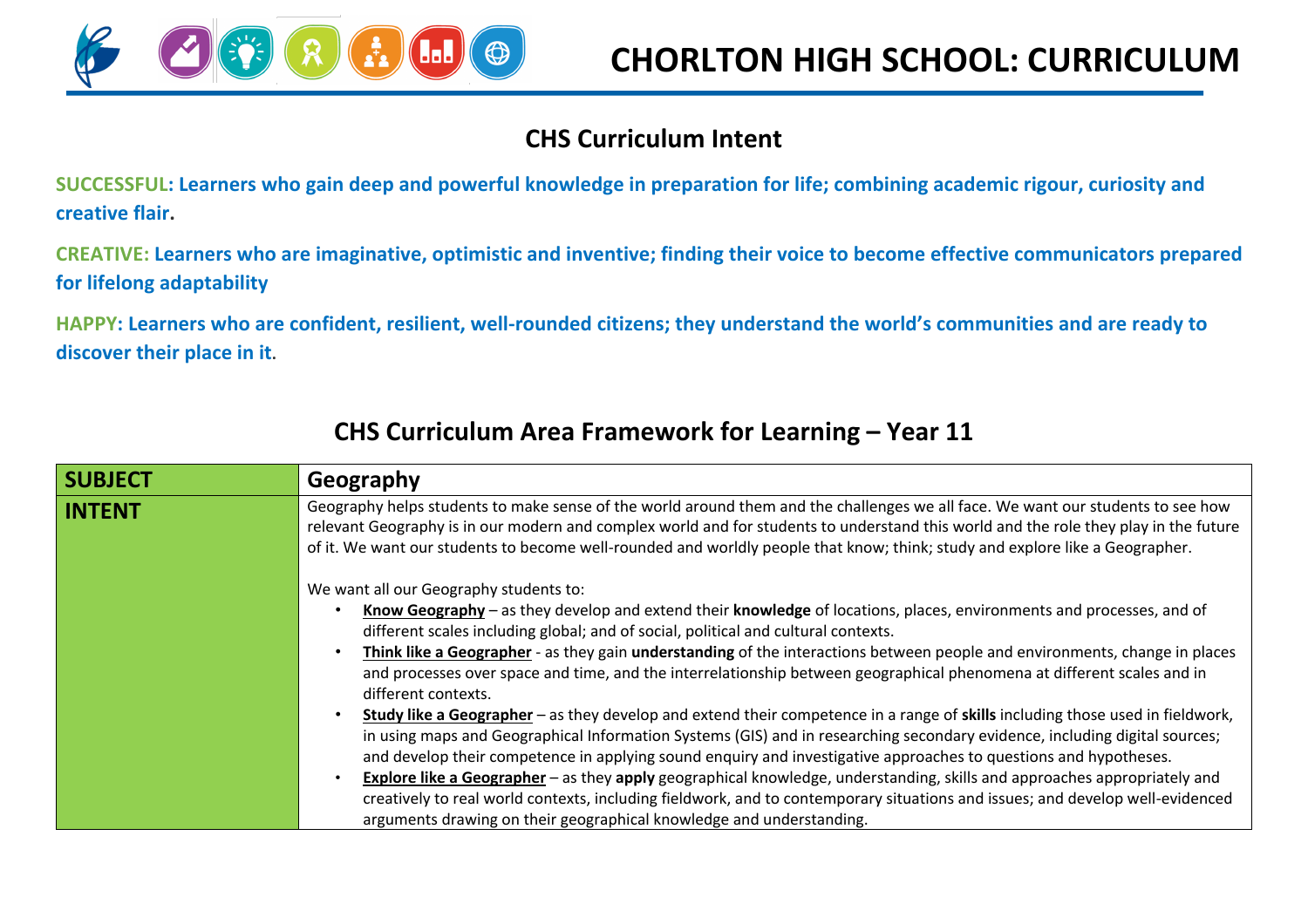

| <b>Year Group</b>                     | 11                                                                                                                                                                                                                                                                                                                                                                                                                                                                                                                                                                                                                                                                                                                                                                                                                                                                                                                                                                                                                                                                                                                                                                                                                                                                                                     |                                                                                                                                                                                                                                                                                                                                                                                            |                                                                                                                                                                                                                                                                                                                                                                                                                                                                                                                     |                                                                                                                                                                                                                                                                                                                                                                                 |                                                                                                                                                                                                                                                                                                                                                                             |  |  |  |
|---------------------------------------|--------------------------------------------------------------------------------------------------------------------------------------------------------------------------------------------------------------------------------------------------------------------------------------------------------------------------------------------------------------------------------------------------------------------------------------------------------------------------------------------------------------------------------------------------------------------------------------------------------------------------------------------------------------------------------------------------------------------------------------------------------------------------------------------------------------------------------------------------------------------------------------------------------------------------------------------------------------------------------------------------------------------------------------------------------------------------------------------------------------------------------------------------------------------------------------------------------------------------------------------------------------------------------------------------------|--------------------------------------------------------------------------------------------------------------------------------------------------------------------------------------------------------------------------------------------------------------------------------------------------------------------------------------------------------------------------------------------|---------------------------------------------------------------------------------------------------------------------------------------------------------------------------------------------------------------------------------------------------------------------------------------------------------------------------------------------------------------------------------------------------------------------------------------------------------------------------------------------------------------------|---------------------------------------------------------------------------------------------------------------------------------------------------------------------------------------------------------------------------------------------------------------------------------------------------------------------------------------------------------------------------------|-----------------------------------------------------------------------------------------------------------------------------------------------------------------------------------------------------------------------------------------------------------------------------------------------------------------------------------------------------------------------------|--|--|--|
| <b>Rationale/</b><br><b>Narrative</b> | The UK's significance in the 21st century and one of the biggest threats to human society - our attempts to feed an ever-increasing global<br>population.                                                                                                                                                                                                                                                                                                                                                                                                                                                                                                                                                                                                                                                                                                                                                                                                                                                                                                                                                                                                                                                                                                                                              |                                                                                                                                                                                                                                                                                                                                                                                            |                                                                                                                                                                                                                                                                                                                                                                                                                                                                                                                     |                                                                                                                                                                                                                                                                                                                                                                                 |                                                                                                                                                                                                                                                                                                                                                                             |  |  |  |
|                                       | <b>Autumn 1</b>                                                                                                                                                                                                                                                                                                                                                                                                                                                                                                                                                                                                                                                                                                                                                                                                                                                                                                                                                                                                                                                                                                                                                                                                                                                                                        | <b>Autumn 2</b>                                                                                                                                                                                                                                                                                                                                                                            | <b>Spring 1</b>                                                                                                                                                                                                                                                                                                                                                                                                                                                                                                     | <b>Spring 2</b>                                                                                                                                                                                                                                                                                                                                                                 | <b>Summer 1</b>                                                                                                                                                                                                                                                                                                                                                             |  |  |  |
| <b>KNOWLEDGE</b>                      | <b>UNIT 2: PEOPLE AND SOCIETY</b><br><b>Dynamic Development</b><br>6.1 Why are some countries<br>richer than others?<br>&<br><b>Dynamic Development</b><br>6.2 Are LIDCs likely to stay poor?                                                                                                                                                                                                                                                                                                                                                                                                                                                                                                                                                                                                                                                                                                                                                                                                                                                                                                                                                                                                                                                                                                          | <b>UNIT 2: PEOPLE AND SOCIETY</b><br>UK in the 21st Century<br>7.1. How is the UK changing in<br>the 21st century?<br>&<br>UK in the 21st Century<br>7.2 Is the UK losing its global<br>significance?                                                                                                                                                                                      | <b>UNIT 2: PEOPLE AND SOCIETY</b><br><b>Resource Reliance</b><br>8.1. Will we run out of natural<br>resources?<br>&<br><b>Resource Reliance</b><br>8.2. Can we feed nine billion<br>people by 2050?                                                                                                                                                                                                                                                                                                                 | <b>GCSE SKILLS</b><br>Cartographic<br>Statistical<br>Fieldwork                                                                                                                                                                                                                                                                                                                  | <b>UNIT 1: OUR NATURAL WORLD</b><br>Revision<br><b>UNIT 2: PEOPLE AND SOCIETY</b><br>Revision                                                                                                                                                                                                                                                                               |  |  |  |
| <b>SKILLS</b>                         | Students are required to develop a range of geographical skills throughout their course of study. These skills may be assessed across any of the examined components. The full<br>list of geographical skills is given below. Some geographical skills are specific to particular subject content; these are indicated in the 'integrated skills' sections within the topics<br>throughout the specification.<br>Atlas and map skills:<br>recognise and describe distributions and patterns of both human and physical features at a range of scales using a variety of maps and atlases<br>$\bullet$<br>draw, label, annotate, understand and interpret sketch maps<br>$\bullet$<br>recognise and describe patterns of vegetation, land use and communications infrastructure, as well as other patterns of human and physical landscapes<br>$\bullet$<br>describe and identify the site, situation and shape of settlements<br>$\bullet$<br><b>Graphical skills:</b><br>label and annotate different diagrams, maps, graphs, sketches and photographs<br>$\bullet$<br>use and interpret aerial, oblique, ground and satellite photographs from a range of different landscapes<br>$\bullet$<br>use maps in association with photographs and sketches and understand links to directions<br>$\bullet$ |                                                                                                                                                                                                                                                                                                                                                                                            |                                                                                                                                                                                                                                                                                                                                                                                                                                                                                                                     |                                                                                                                                                                                                                                                                                                                                                                                 |                                                                                                                                                                                                                                                                                                                                                                             |  |  |  |
| <b>ASSESSMENTS</b>                    | <b>Marking Point 1</b><br>Students will complete one or<br>two class-based exam questions<br>on an element of the <b>Dynamic</b><br>Development topic they are<br>studying this term. This will be<br>identified using a PLC so they<br>are specific to the areas that<br>need to be improved. They will<br>be 4, 6 or 8 mark questions<br>which require developed and<br>evidenced responses.                                                                                                                                                                                                                                                                                                                                                                                                                                                                                                                                                                                                                                                                                                                                                                                                                                                                                                         | <b>Marking Point 1</b><br>Students will complete one or<br>two class-based exam questions<br>on an element of the UK in the<br>21st Century topic they are<br>studying this term. This will be<br>identified using a PLC so they<br>are specific to the areas that<br>need to be improved. They will<br>be 4, 6 or 8 mark questions<br>which require developed and<br>evidenced responses. | Data and information research skills: use online census sources to obtain population and local geo-demographic information<br><b>Marking Point 1</b><br>Students will complete one or<br>two class-based exam questions<br>on an element of the Resource<br>Reliance topic they are studying<br>this term. This will be identified<br>using a PLC so they are specific<br>to the areas that need to be<br>improved. They will be 4, 6 or 8<br>mark questions which require<br>developed and evidenced<br>responses. | <b>Marking Point 1</b><br>Students will complete one or<br>two class-based exam questions<br>on an element of the GCSE Skills<br>topic they are studying this<br>term. This will be identified<br>using a PLC so they are specific<br>to the areas that need to be<br>improved. They will be 4, 6 or 8<br>mark questions which require<br>developed and evidenced<br>responses. | <b>Marking Point 1</b><br>Students will complete one or<br>two class-based exam questions<br>on an element of the <b>GCSE</b> topic<br>they are revising in class. This<br>will be identified using a PLC so<br>they are specific to the areas<br>that need to be improved. They<br>will be 4, 6 or 8 mark questions<br>which require developed and<br>evidenced responses. |  |  |  |